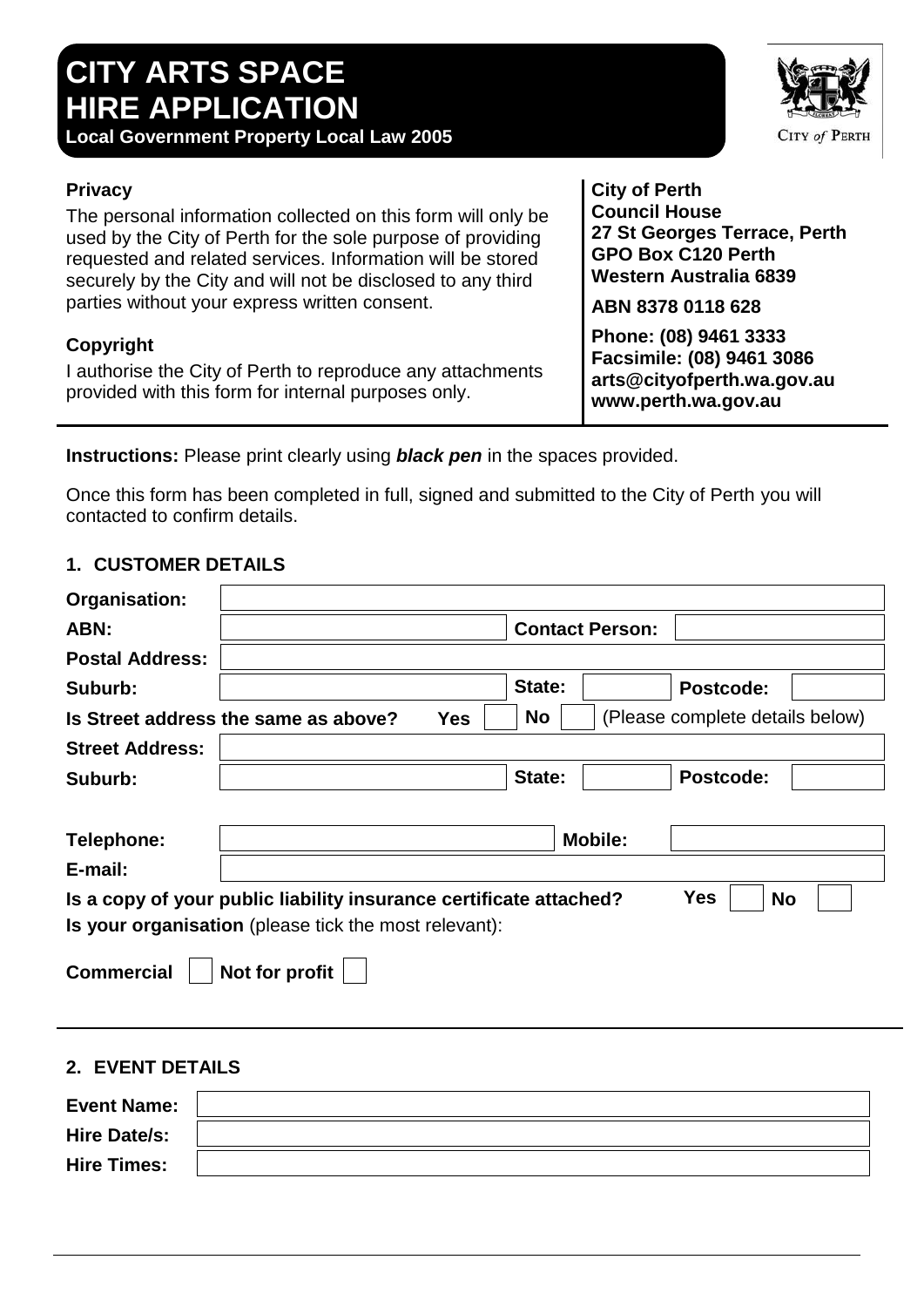#### **Please select any equipment you will require:**

| Projector               |  |
|-------------------------|--|
| <b>Mixing Console</b>   |  |
| Chairs, number (max 40) |  |

Tables, number (max 2) 400 Amp Speakers (x2)

## **Description of Event/Activity:**

| <b>Anticipated Attendance:</b>             |                  |  |
|--------------------------------------------|------------------|--|
| Will alcohol be consumed at this function? | <b>Yes</b><br>No |  |

#### **3. CITY ARTS SPACE CONDITIONS OF HIRE**

**1. Information:** The Council maintains this facility is in good condition and trusts that it meets your requirements.

In return for the use of the City Arts Space, it is expected that you:

- 1. Complete and sign an application form acknowledging all information set out in this document are understood, and ensure that all the conditions are met.
- 2. Pay the bond specified in addition to hire fees and any other fees which may be applicable.
- 3. Advise the City of Perth if alcohol is to be served, even if no liquor licence is required.
- 4. Leave the premises in a reasonably clean condition, i.e. tables and chairs cleared and stacked neatly; breakages cleared and spills wiped up at time of spillage; no areas left unusually dirty and the kitchen left as clean as it was found.
- 5. Floors swept to remove debris.
- 6. Do not return any keys issued to you by post. These must be returned to directly to the City of Perth.
- 7. It is understood that the City of Perth reserves the right, in rare circumstances, to take precedence over confirmed bookings. Every effort will be made to provide reasonable notice and to assist hirers to find alternative accommodation should this occur.

Every user of the premises shall ensure that during the period of use that: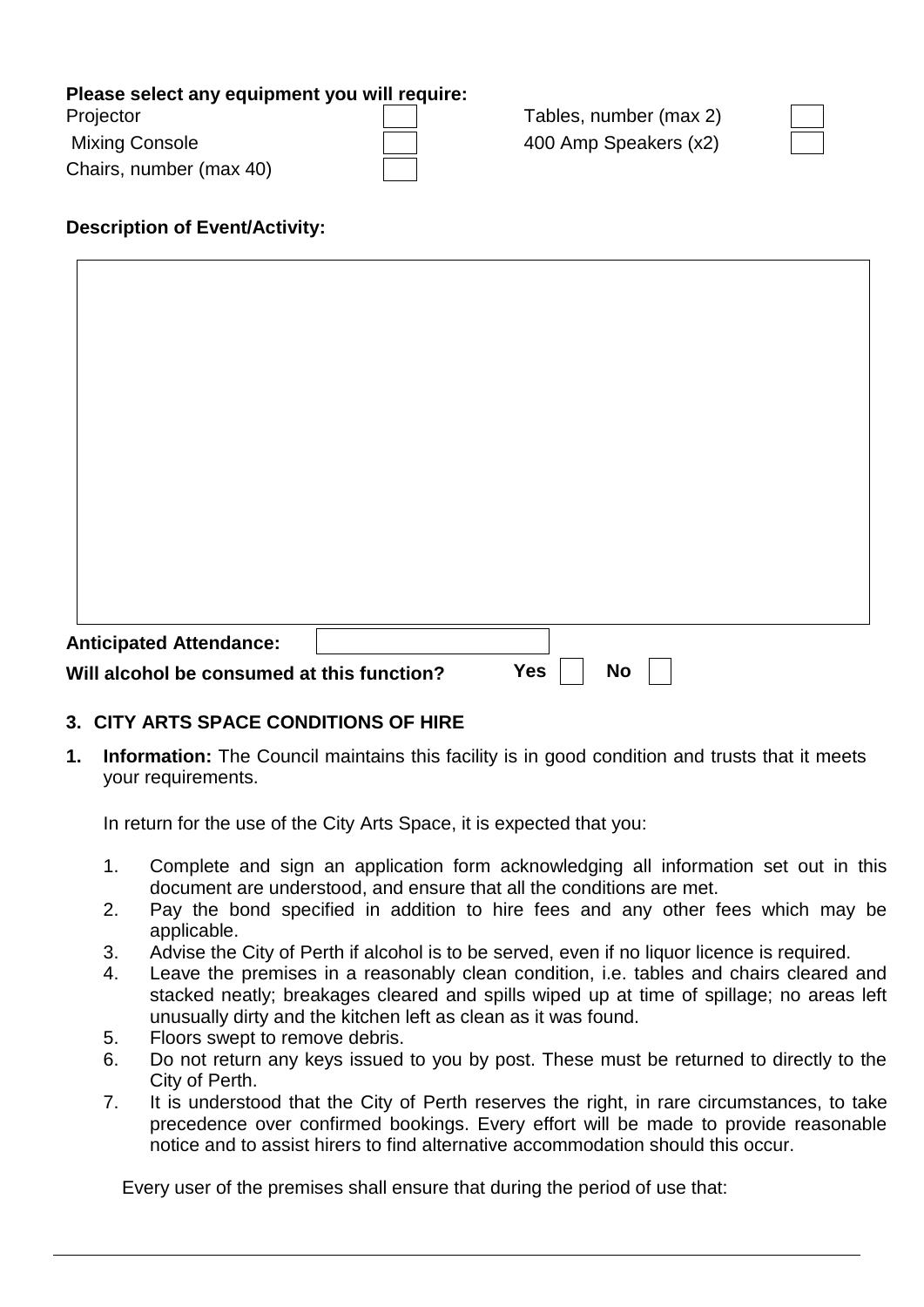- (a) No light or light fitting (other than the adjustable track lighting) is interfered with, covered or decorated any way except with the written consent of the Chief Executive Officer;
- (b) All decorations including flowers and all equipment brought into the building are removed immediately after use of the premises. Nothing is to be stored in the building without prior approval;
- (c) No damage is caused to the premises or any property, chattels, equipment, fixtures or fittings therein or used in connection therewith;
- (d) No property, chattels, equipment, fixtures or fittings are removed from the premises;
- (e) No nuisance or annoyance is caused to the owners or occupiers of property in the vicinity of the premises.
- (f) City of Perth staff, at all times during the period of hire, have free access to the building and every part thereof.

No person using the premises shall:

- (a) Behave in a disorderly manner;
- (b) Be in an intoxicated condition;
- (c) Create or take part in any disturbance.
- (d) Cause any nuisance or annoyances to the owners or occupiers of any adjoining property or property within the vicinity of the facility.
- **2. Capacity:** Total venue capacity is 85 and must not be exceeded. The maximum number of persons to be accommodated at any function is determined by the Department of Health. By admitting a greater number than permitted on this form, the hirer is liable to prosecution and forfeiture of all or part of the bond.

#### **3. Promotion:**

If they wish, event organisers can upload information about their event or workshop to the Visit Perth City website. Complete the form via the following link to register as a new user. After receiving email confirmation of your new account, go to the Dashboard to submit an event listing.

<http://www.visitperthcity.com/user/>

- **4. Licence requirements**: Evidence of an appropriate liquor licence, public liability insurance, engagement of a private security guard and an appropriate APRA licence may be required for events.
- **5. Smoking:** Smoking is not permitted anywhere in the building.
- **6. Noise**: Hirers must comply with the provisions of the Environmental Protection (Noise) Regulations 1997. A breach of the Environmental Protection Act may result in a Noise Abatement Direction being served. Non-compliance with a Noise Abatement Direction is evidence of an offence, maximum penalty \$5,000.00.
- **7. Evacuation:** A complete Emergency Response Procedure is available at the community building may be referred to by any hirer who wishes to review it.
- **8. Basic requirements**: No hire can commence until the City of Perth has received a signed application form, payment in full of bond/deposit and full hire fees and proof that all conditions have been met.
- **9. Bond refunds:** The full amount of the bond will be refunded if, in the City's opinion, the facility is vacated on time, undamaged, and in a reasonably clean condition, and all other conditions for hire have been met.

Hirers will be required to complete a very brief survey at the end of the hire period in order to receive their bond refund. The completion of this survey will aid the City of Perth in determining the community's needs and how we can improve upon our facilities and service.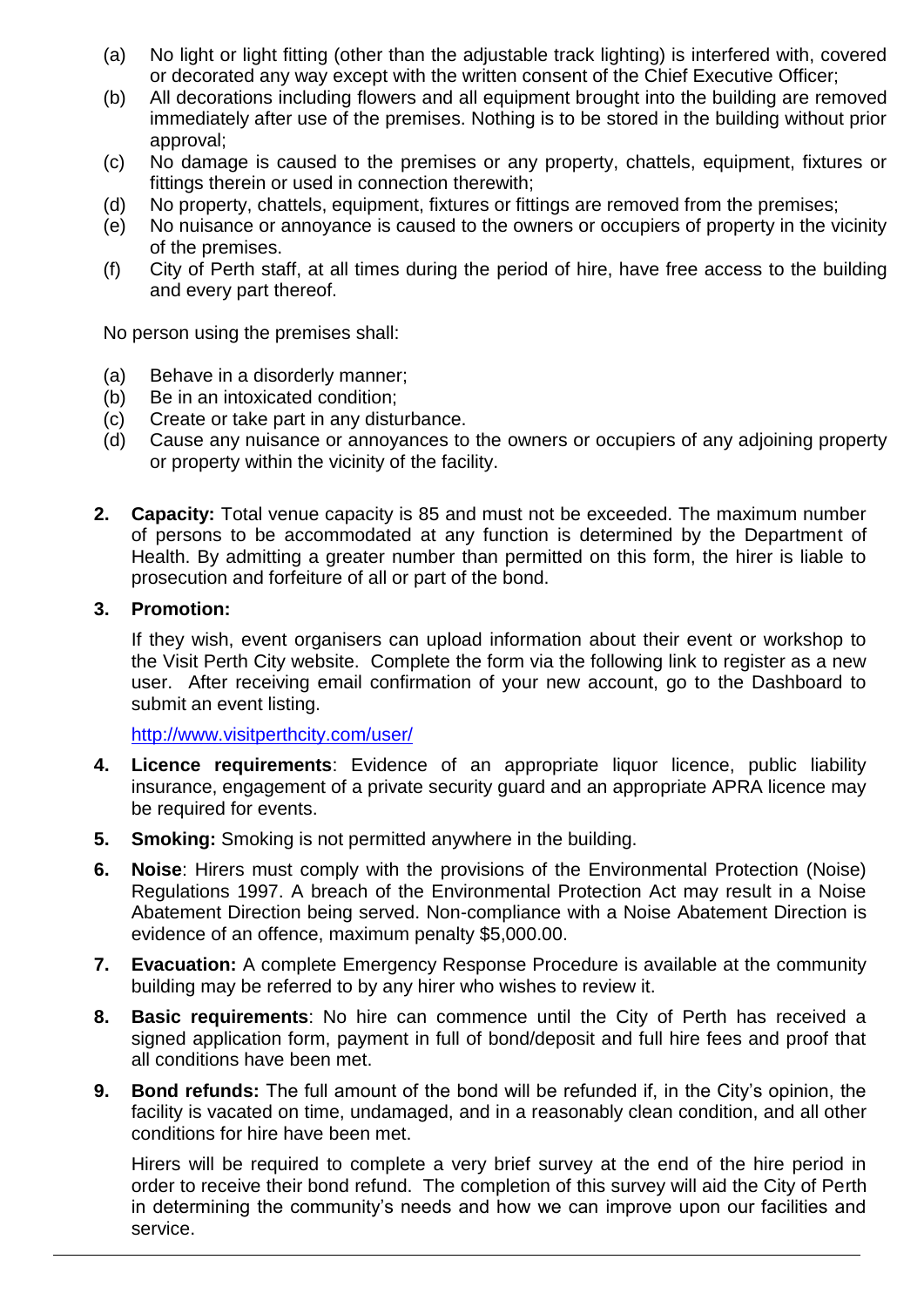A refund cheque will be posted in the name specified on this form. Allow up to 4 weeks for processing.

A "reasonably clean condition" indicates:

- Gallery returned to the condition as found at time of key handover this includes all hanging devices removed from walls and screens, holes patched, sanded and painted, scuff marks on walls painted (putty, paint and necessary equipment provided, all equipment to be put away when patching and painting complete).
- **Tables and chairs cleared and stacked neatly:**
- All rubbish removed and placed in the bin located in the kitchen.
- **Floors swept;**
- **Breakages cleared and spills wiped up at time of spillage;**
- No areas left unusually dirty;
- All decorations including flowers and any other equipment brought into the space removed by the end of the hire period
- All equipment listed on the *Equipment Checklist* present and in good condition.

"On time" means:

- No more than ten minutes after the booked finishing time after the period of hire terminates;
- If the event goes more than ten minutes over the specified time of hire, part or all of the bond fee may be withheld to cover the costs of cleaning, repairs and/or hire fees.
- **10. Indemnity:** Upon acceptance of hire, you bind yourself as the hirer to hold the City of Perth and the employees of the City of Perth indemnified against claims which may be made against them for damages or otherwise, in respect of any loss, damage, death or injury caused by or in the course of or arising out of the hiring of the venue, the property of the City of Perth during all periods when such venue is on hire to the hirer**.**
- **11. Compliance:** Failure to comply with all or any of these conditions may result in a forfeiture of all or a portion of the bond. In extreme cases, additional charges for cleaning and/or repair of damage may be imposed**.**

**I have read Conditions of Hire above and I accept responsibility for compliance with the conditions for the use of Council property.**

**Signature: Date:**

*Please Note: This form is available in alternative languages and formats on request.*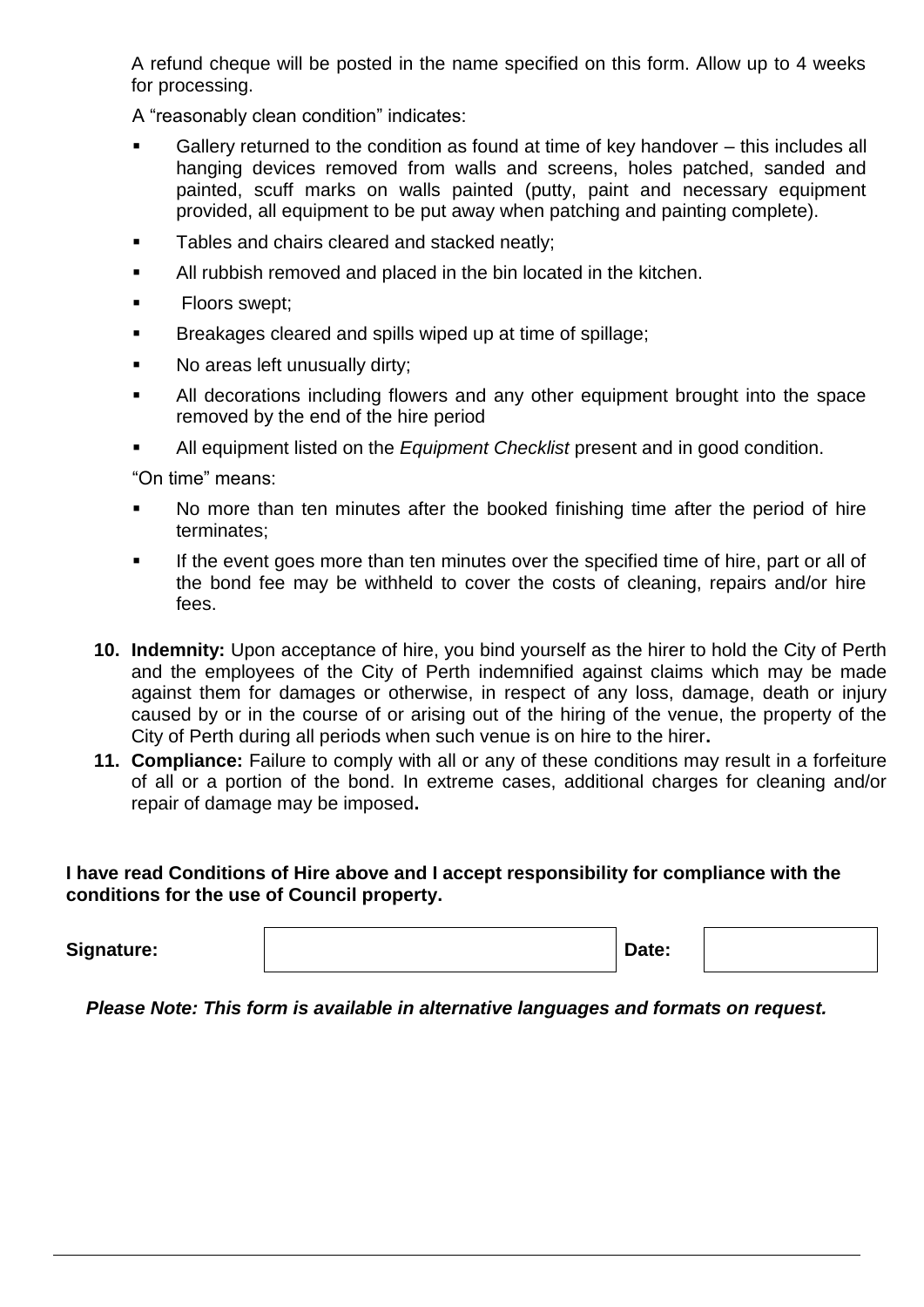#### **ATTACHMENT 1**

#### **CITY ARTS SPACE - EMERGENCY EVACUATION PROCEDURE**

If smoke is detected or fire alarm is raised please proceed to the nearest exit.

The contact person on the application form is responsible for ensuring all members attending your event have evacuated the building.

All groups hiring the City Arts Space are to familiarise themselves with all emergency exists. Please refer to Attachment 2A.

The assemble area is located on the footpath on the corner of Lake and James streets. The fire brigade will automatically attend when the alarm is raised.

#### **I have read and understood the Emergency Evacuation Procedure above.**

| Signed: | Date: |  |
|---------|-------|--|
|         |       |  |